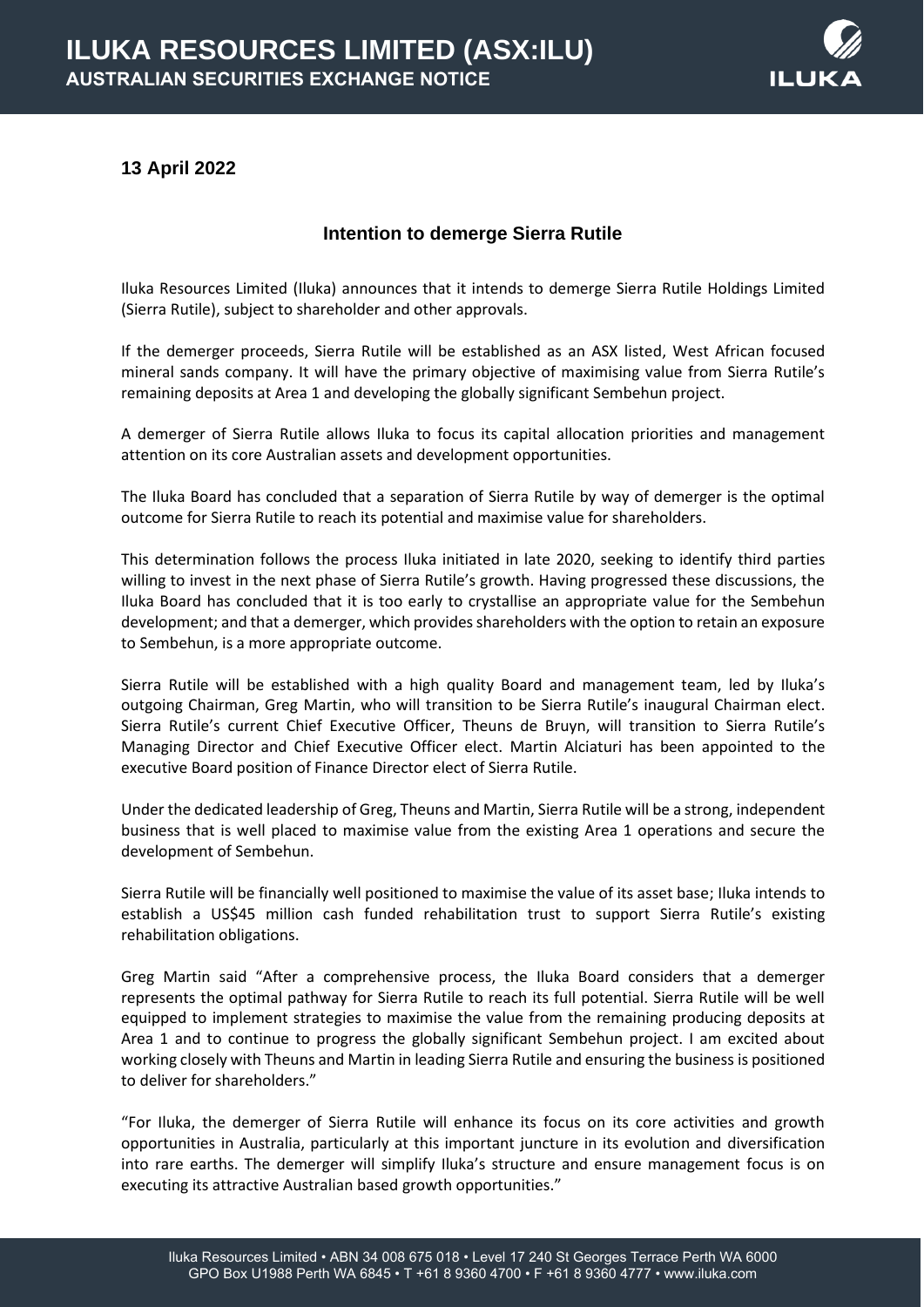Iluka's Managing Director, Tom O'Leary said "Iluka's business has evolved significantly since it acquired Sierra Rutile in 2016, with our strategic and capital allocation priorities now focused on our Australian operations and development projects. Key among these is our continued diversification into rare earths, where we recently announced FID for the development of Australia's first fully integrated rare earths refinery at Eneabba in Western Australia.

Sierra Rutile benefits from robust sustainability frameworks that have been implemented during Iluka's ownership, with a focus on safety, environmental management, community relations and anti-bribery and corruption. Under Theuns' leadership, the business has demonstrated improved performance throughout the second half of 2021, which has continued in 2022. Further, the recently ratified adjustments to Sierra Rutile's fiscal regime and the favourable outlook for the titanium feedstock market all place Sierra Rutile in a strong position as a standalone entity. A demerger will not only position Sierra Rutile to reach its full potential, but also provides investors the opportunity to choose their desired exposure to each business based on their individual preferences for differing geographic exposures and risk-return profiles."

### **Sierra Rutile post demerger**

If the demerger proceeds, Sierra Rutile will be an Australian headquartered, West African focused mineral sands producer and developer listed on the ASX. Sierra Rutile's principal business activities will be the management and operation of its existing Area 1 mine, which encompasses two operations at Lanti and Gangama; a mineral separation plant; and a dedicated port facility.

Sierra Rutile's main product stream is natural rutile. The operation also produces smaller quantities of ilmenite and zircon (in concentrate).

Sierra Rutile's growth strategy will initially be focused on progressing the development of its flagship Sembehun project.

### **Board and senior management appointments for Sierra Rutile**

The Chair of Sierra Rutile will be Greg Martin. Greg has over 40 years' experience in the mining, utilities, financial services, energy and energy related infrastructure sectors in Australia, New Zealand and internationally. Greg currently serves as an independent, non-executive Director and Chair of Global Energy Ventures, non-executive Chair of Hunter Water Corporation, non-executive Deputy Chair of Western Power Corporation and non-executive Chair of Mawson Infrastructure Group. Greg has been a non-executive director of Iluka since January 2013 and Chairman since December 2013 and, as disclosed on 24 February 2022, will retire at Iluka's 2022 AGM on 13 April 2022.

The Managing Director and Chief Executive Officer of Sierra Rutile will be Theuns de Bruyn. Theuns joined Sierra Rutile in August 2019 as the Chief Operating Officer and was appointed Chief Executive Officer in January 2021. Theuns has over 25 years' experience in the mineral sector, starting his career with BHP where he worked across various commodities and departments including Engineering and Business Development. Theuns has held a range of senior positions including Executive Vice President of Processing with Lonmin Platinum and as Chief Operating Officer for Metorex.

Martin Alciaturi will be Finance Director of Sierra Rutile. Martin is an experienced finance professional with combined experience of over 40 years' across investment banking, corporate finance and as a mining executive. Martin's previous roles include Partner at Ernst & Young, Director at Macquarie Capital and Chief Financial Officer at Aquila Resources. Martin is currently a Non-Executive Director of 29Metals.